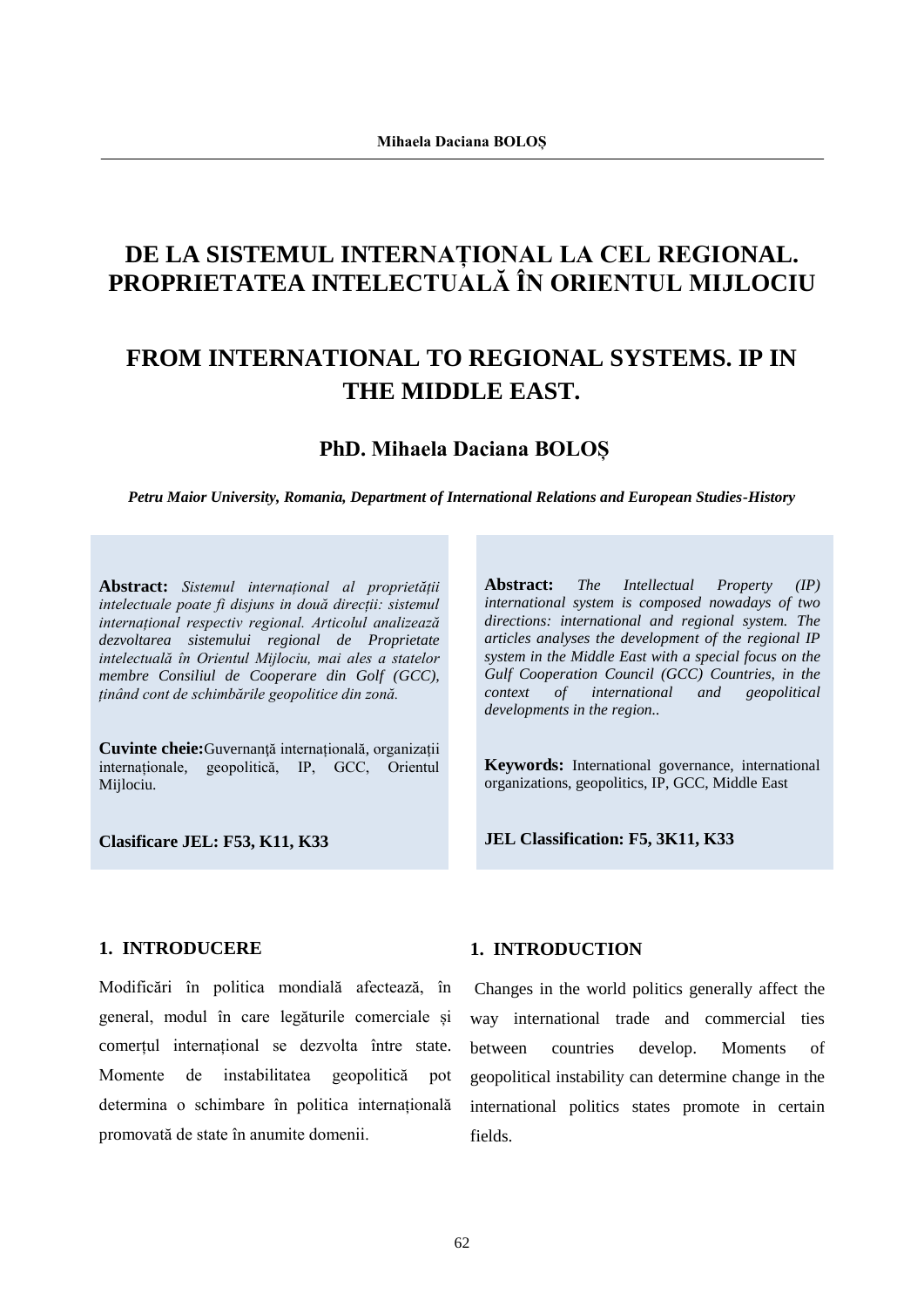Chiar dacă există un nivel ridicat de instabilitate în Orientul Mijlociu generat, pe de o parte, de politicile internaționale și naționale iar, pe de altă parte, de disputele religioase, există în zona organizații regionale funcționale. Amintim Liga Arabă, GCC sau OPEC (Organizația Țărilor Exportatoare de Petrol)

De asemenea, statele din Orientul Mijlociu au luptat pentru dezvoltarea relațiilor economice, politice și comerciale cu alte state, nu doar cele regionale. Mai mult decât atât, datorită evoluției financiare din zonă, state occidentale sunt interesate să investească și să dezvolte relații internaționale cu state precum Arabia Saudită, Oman, Emiratele Arabe Unite (EAU) și așa mai departe. Acest fapt a fost subliniat la nivel european prin măsuri de relaxare privind aprobarea cererilor de viză pentru anumite țări, precum Emiratele Arabe Unite**[1]**.

Pentru a atrage cât mai mulți investitori un sistem echitabil și corect de protecție a proprietății intelectuale trebuie să existe. În cazul drepturilor de proprietate intelectuală, situația este complicată datorită aspectelor culturale pe care aceste drepturi le pot ridica în diferite comunități.

## **2. STATELE ARABE ȘI ADERARE LA WIPO SI TRIPS**

În ceea ce privește sistemul internațional de proprietate intelectuală**[2]**, tratatele relevante sunt cele administrate de OMPI (Organizația Mondială a Proprietății Intelectuale) precum și Acordul de la Marrakech, în principal TRIPS (Trade Related aspects of Intellectual Property).Statutul de

Even if there is a high level of instability in the Middle East generated on one hand by international and national politics and, on the other hand, by religious disputes, there are functioning regional organizations in the area. Here we mention Arab League, GCC or OPEC (Organization of the Petroleum Exporting Countries).

Also, the Middle East states struggled to develop economic, political and commercial ties with other states, not only the regional ones. Moreover, due to the financial evolution in the area, western states are interested in investing and developing international relations with states such as Saudi Arabia, Oman, United Arab Emirates (UAE) and so on. This fact was emphasized at European level by measures of relaxation on the visa application for certain countries such as UAE**[1]**.

In order to attract as many investors a sound and fair system of IP protection must exist. In the case of IP rights the situation is complicated due to the cultural aspects that such rights may present in different societies.

#### **2. WIPO, TRIPS AND ARAB STATES.**

In regards to the International IP system **[2]**, the relevant treaties are the ones administered by WIPO (World Intellectual Property Organization) and, also, the Marrakesh Agreement mainly TRIPS (Trade Related aspects of Intellectual Property). The membership of the GCC states to WIPO and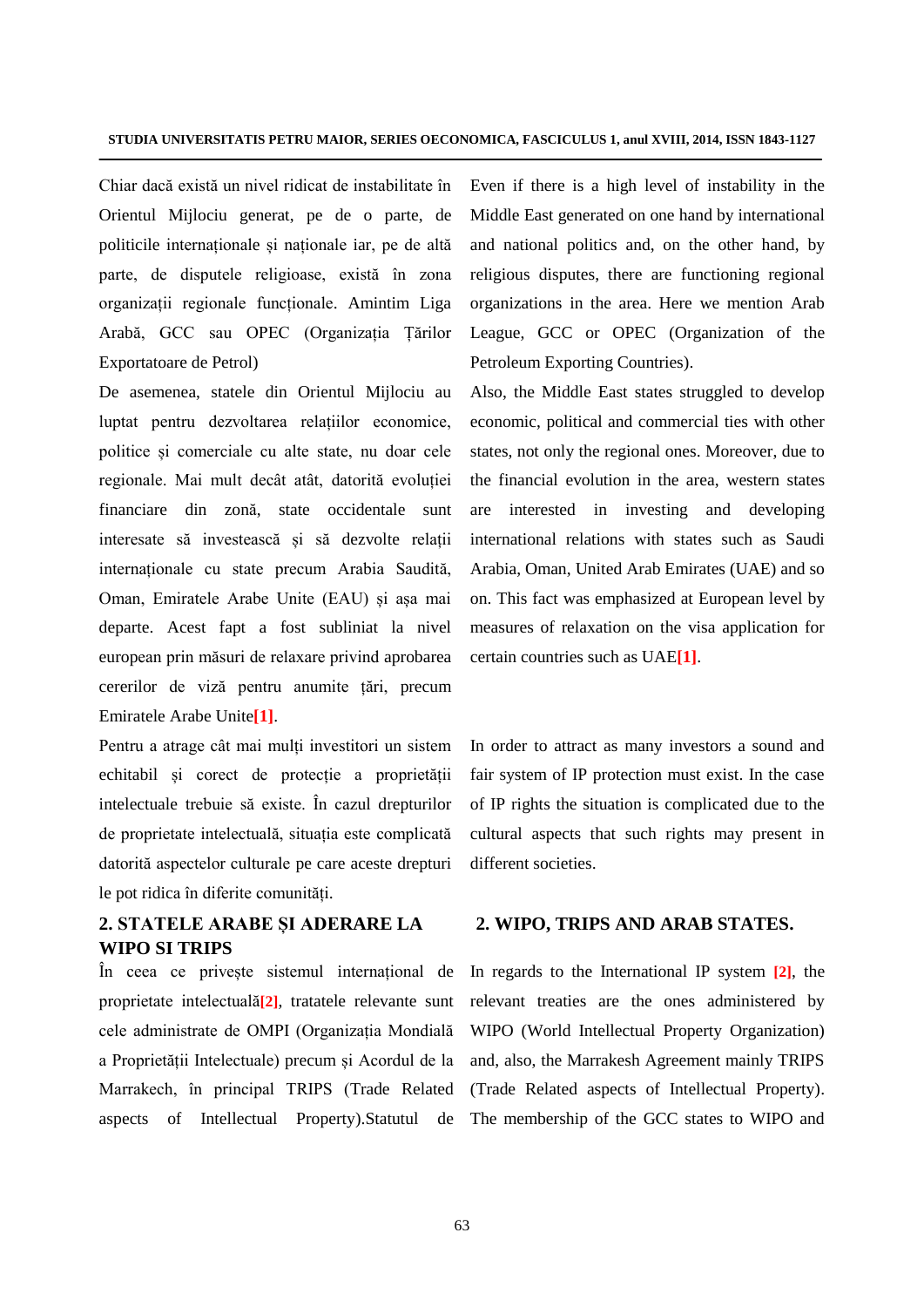membru al statelor CCG la OMPI și TRIPS sunt prezentate în Tabelul 1 și în Figura 1. Ca o metodă de studiu am urmărit statele arabe membre la GCC. De asemenea, vom folosi anul intrării în vigoare și nu al datei semnării Tratatului. Tratatele analizate sunt principalele instrumente juridice administrate de OMPI, cum ar fi Convenția OMPI, Convenția de la Berna pentru protecția operelor literare și artistice 1886, Convenția de la Paris pentru protecția proprietății industriale 1883, Patent Cooperation Treaty (PCT), adoptat în 1970, Tratatul privind dreptul mărcilor (TLT) adoptat în 1994, Tratatul privind dreptul brevetelor (PLT) adoptat în 2000, și Acordul TRIPS, ca parte a Marrakesh Agreement 1994. Acordului de la Marrakesh 1994.

.

TRIPS are presented in In Table 1 and Figure 1. As a method we followed the Arab state members to GCC. Also we use the year of entry into force and not the Treaty signature date. The treaties we followed are the main legal instruments administered by WIPO such as the WIPO Convention, The Bern Convention for the Protection of Literary and Artistic Works 1886, the Paris Convention for the Protection of Industrial Property 1883, Patent Cooperation Treaty (PCT) adopted in 1970, Trademark Law Treaty (TLT) adopted in 1994, Patent Law Treaty (PLT) adopted in 2000, and the TRIPS Agreement as part of the

**Tabel 1 – Aderarea statelor din GCC la organizațiile internaționale și tratatele privind proprietatea intelectuală/ Table 1 The GCC states membership to the International Organizations and international legal instruments in the field of IP**

| mou amendo m che nera oi n |             |              |             |       |            |            |            |  |
|----------------------------|-------------|--------------|-------------|-------|------------|------------|------------|--|
| <b>State</b>               | <b>WIPO</b> | <b>TRIPS</b> | <b>Bern</b> | Paris | <b>PCT</b> | <b>TLT</b> | <b>PLT</b> |  |
|                            | Conv.       |              | Conv.       | Conv. |            |            |            |  |
| <b>Bahrain</b>             | 1995        | 1995         | 1997        | 1997  | 2007       | 2007       | 2005       |  |
| Kuwait                     | 1998        | 1995         | 2014        | 2014  |            |            |            |  |
| Oman                       | 1997        | 2000         | 1999        | 1999  | 2001       | 2007       | 2007       |  |
| <b>Qatar</b>               | 1976        | 1996         | 2000        | 2000  | 2011       |            |            |  |
| Saudi Arabia               | 1982        | 2005         | 2004        | 2004  | 2013       |            | 2013       |  |
| <b>United Arab</b>         | 1974        | 1996         | 2004        | 1996  | 1999       |            |            |  |
| <b>Emirates</b>            |             |              |             |       |            |            |            |  |

*Sursă: tabel realizat de autor pe baza datelor disponibile pe pagina WIPO si WTO./Source: table made by the author based on the information retrieved from WIPO and WTO*

| Figura 1 Numărul de tratate la care fiecare stat GCC e membru / Figure 1 Number of treaties for each GCC |  |  |
|----------------------------------------------------------------------------------------------------------|--|--|
| Country                                                                                                  |  |  |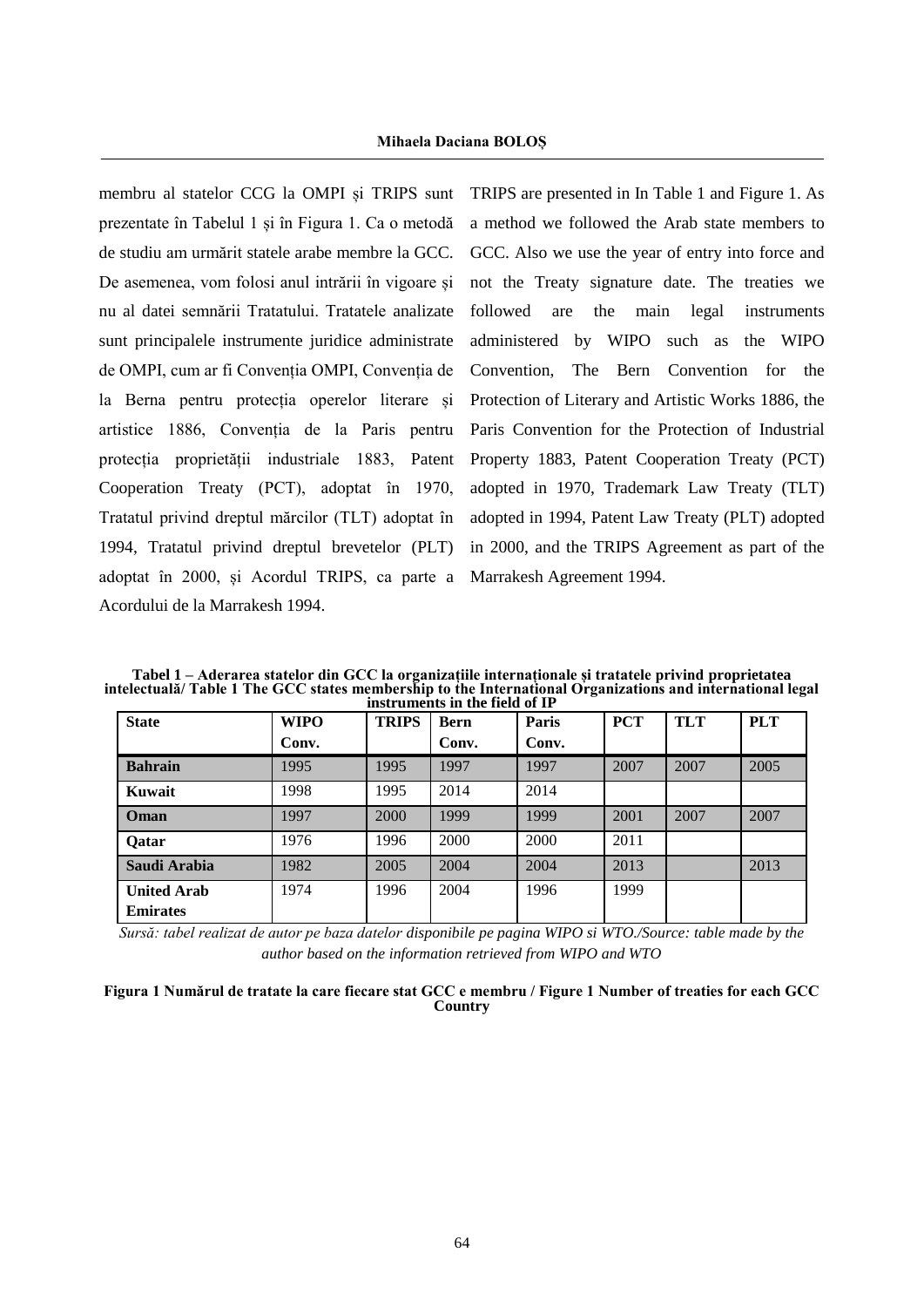

*Sursă: grafic realizat de autor pe baza datelor din Tabelul 1./Source: table made by the author based on Table 1 information*

### **2.1. Discuții**

După cum reiese din Tabelul 1 și Figura 1 statele CCG fac parte din tratat Marrakesh și sunt membre la principalele tratate OMPI: Convenția de la Berna și Convenția de la Paris. În ceea ce privește PCT și PLT doar unele state ale CCG au aderat la aceste tratate. În ceea ce privește TLT numai Bahrain și Oman și-au exprimat interesul politic pentru aderarea la acest act internațional.

În afară de tratatele menționate mai sus am urmărit, de asemenea, Acordul de la Lisabona pentru protecția denumirilor de origine și înregistrarea lor internațională 1958, Acordul de la Madrid privind înregistrarea internațională a mărcilor 1891, Protocolul de la Madrid și Tratatul de la Singapore privind dreptul mărcilor 2006. Doar Bahrain a adoptat Protocolul de la Madrid în 2005 și Oman în 2007 ceilalți membri CCG nu au aderat la actele internaționale menționate mai sus. Acest lucru poate sugera un grad mai scăzut de interes în protejarea mărcilor și denumirilor de origine. Dacă

#### **2.1. Comments**

As Table 1 and Figure 1 show the GCC states are part of the Marrakesh Treaty and to the main WIPO treaties, the Bern Convention and the Paris Convention. Regarding the Patent Cooperation Treaty and Patent Law Treaty only some GCC states acceded to these treaties. Concerning the Trademark Law Treaty only Bahrain and Oman expressed their political interest in implementing this international act.

Apart the above mentioned treaties we followed also the Lisbon Agreement or the Protection of Appellations of Origin and their International Registration 1958, Madrid Agreement Concerning the International Registration of Marks 1891, the Madrid Protocol and Singapore Treaty on the Law of Trademarks 2006. Only Bahrain adopted the Madrid Protocol in 2005 and Oman in 2007 the other GCC members are not part of the above mentioned international acts. This can, at a first view indicate a lower grade of interest in protecting trademarks and appellations of origins. If the treaty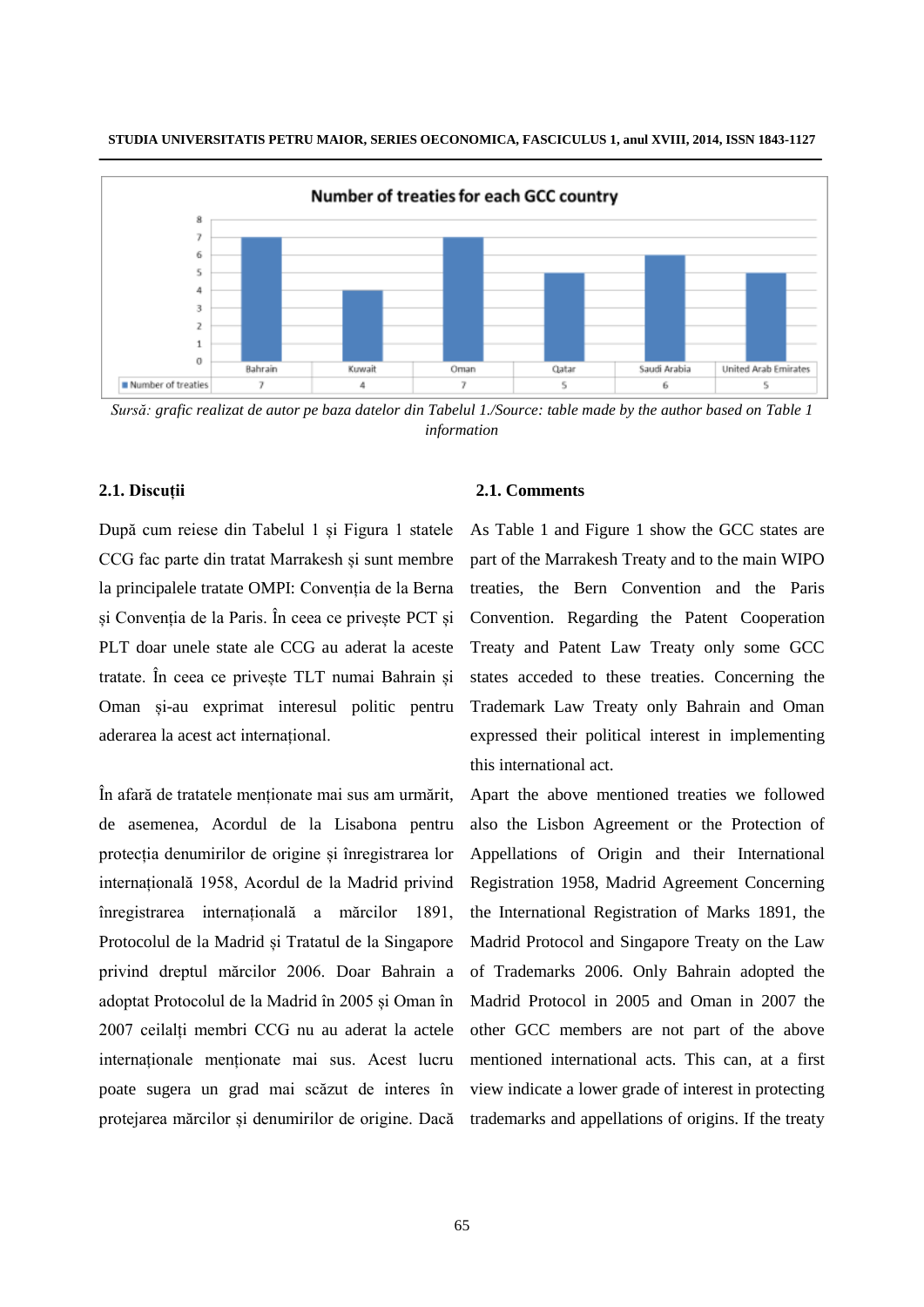Tratatul privind denumirile de origine este un act internațional controversat**[3]**, Acordul și Protocolul de la Madrid pun în aplicare un sistem internațional de înregistrare a mărcii, care este similar cu sistemul aplicabil brevetelor la care aceste state au aderat. Deci, faptul că acestea nu sunt puse în aplicare poate indica doar o lipsă de interes față de sistemul internațional de protecție a mărcilor. În ceea ce privește Acordul de la Lisabona punerea lui în aplicare este dificilă din cauza aspectelor culturale, deoarece Acordul protejează băuturi alcoolice și anumite tipuri de alimente care nu sunt permise într-un stat arab, precum sugerează numărul mare de notificări cu privire la refuzul de a proteja anumite produse din Iran.

.

regarding the appellations of origin is a controversial international act **[3]**, the Madrid Agreement and Protocol implement an international system for trademark registration which is similar to the patents system these countries adhered to. So the fact that they are not implemented can only indicate a lack of interest regarding the international system of trademark protection. Regarding the Lisbon Agreement implementing it is difficult due to cultural aspects, because the Agreement protects alcohol drinks and certain food types not allowed in an Arab state such as indicated by the large number of notifications regarding the refusal to protect certain products in Iran.

**Figura 2 Tendinte in aderarea statelor GCC la tatatele privind Proprietatea Intelectuala / Figure 2 GCC Countries trends in acceding to IP treaties** 



*Sursă: grafic realizat de autor pe baza datelor din Tabelul 1./Source: table made by the author based on Table 1 information*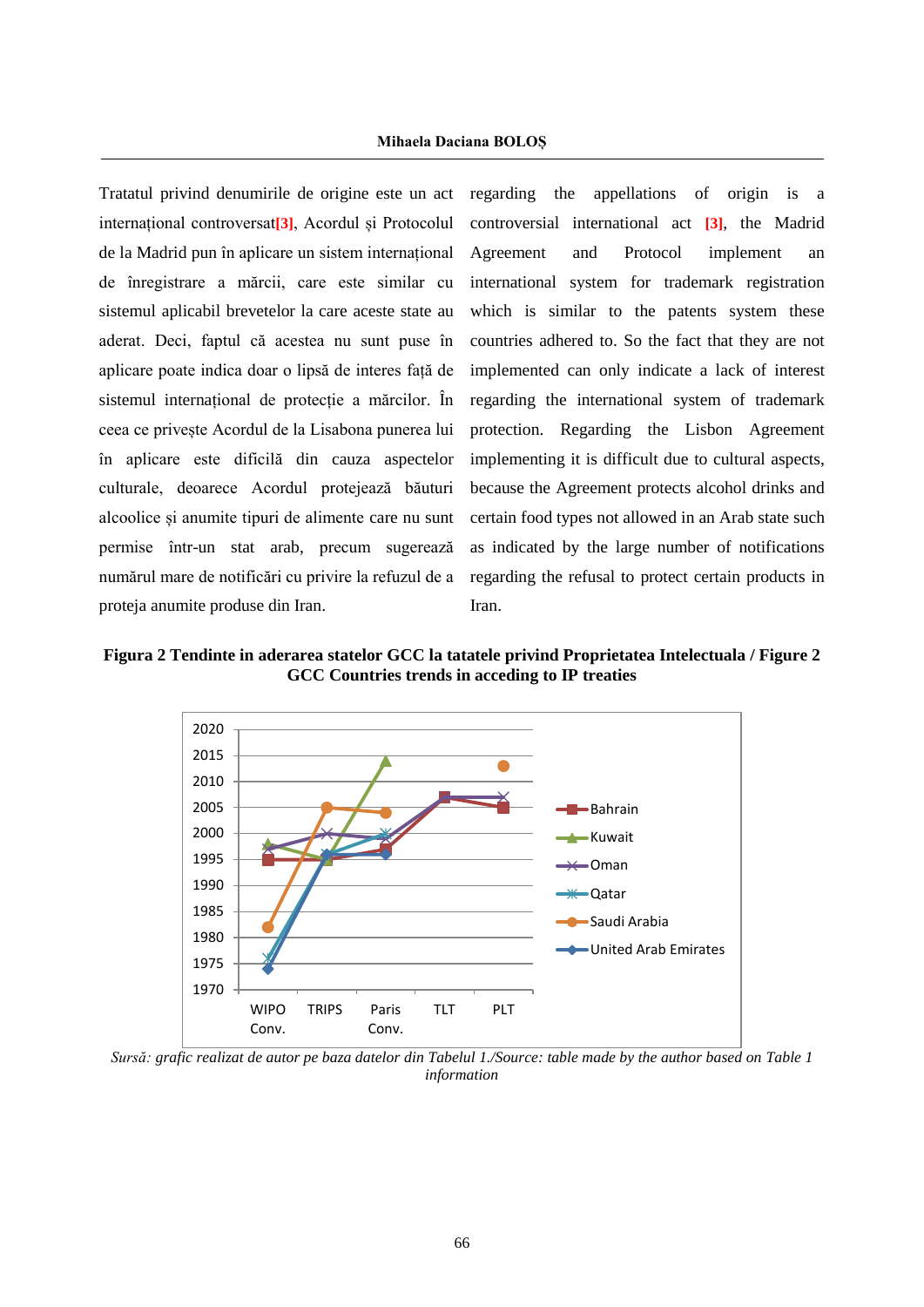Figura 2 prezintă câteva aspecte interesante din tendința de aderare la reglementările internaționale în domeniul proprietății intelectuale. Din 1975 până în1985 numai trei state au semnat Convenția OMPI, dar niciuna nu a semnat Convenția de la Paris sau de la Berna, care sunt mai vechi decât prima. Apoi, din 1995 până în 2005 aproape fiecare stat GCC a aderat la aceste acte internaționale, adăugând aici TRIPS și PCT (cu excepția Kuweit). Situația descrisă mai sus este posibilă explicabil prin crearea în 1992 a Oficiului de Brevete CCG care își începe activitatea în 1998.

# **3 REGLEMENTARILE IN MATERIE DE PROPRIETATE INTELECTUAL ȘI GCC**

GCC a fost creat în 1981 prin Carta Consiliul de Cooperare al Statelor Arabe din Golf și a avut ca obiect principal dezvoltarea economică a acestor state. **[4]**

Această organizație regională a creat în 1992 un Oficu Regional al Brevetelor (Oficiul de Brevete al Consiliului de Cooperare pentru Statele Arabe din Golf**[5]**). Statutul Oficiul CCG de brevet stabilește principalele atribuții: punerea în aplicare a reglementărilor Brevete și legilor adoptate de Consiliul de Cooperare; autentificarea și publicarea datelor referitoare la invenții. De asemenea, principalele organisme și numirea lor sunt constituite prin acest document **[6]**.

Oficiul a început să primească cereri de înregistrate brevete în 1998. Principalul instrument juridic este "Regulamentul de brevet al GCC" revizuit în Figure 2 presents some interesting aspects in the trend of adopting international regulations in the field of IP. From 1975 to 1985 only three countries signed the WIPO Convention, but none signed the Paris or Bern Convention, which are older than the first one. Than from 1995 to 2005 almost every GCC country adhered to these international acts, adding here TRIPS and Patent Cooperation Treaty (except Kuwait). The above described situation is possible explainable by the creation in 1992 of the GCC Patent Office which start its activity in 1998.

## **3 GCC AND IP RULES**

GCC was created in 1981 through the Charter of the Cooperation Council for the Arab States of the Gulf and had as main object de economic development of these states**[4]**.

This regional organization created in 1992 a Patent Office (the Patent Office of the Cooperation Council for the Arab States of the Gulf or GCC Patent Office **[5]**). The GCC Patent Office statute sets the main attributions of the Office: implementation of the Patents regulations and Bylaws of the Cooperation Council and authentication and publication of data related to inventions. Also the main bodies and their appointment are drafted. **[6]**

The Office started receiving applications in 1998. The main legal instrument regarding patents is "Patent Regulation of GCC" last revised in 2000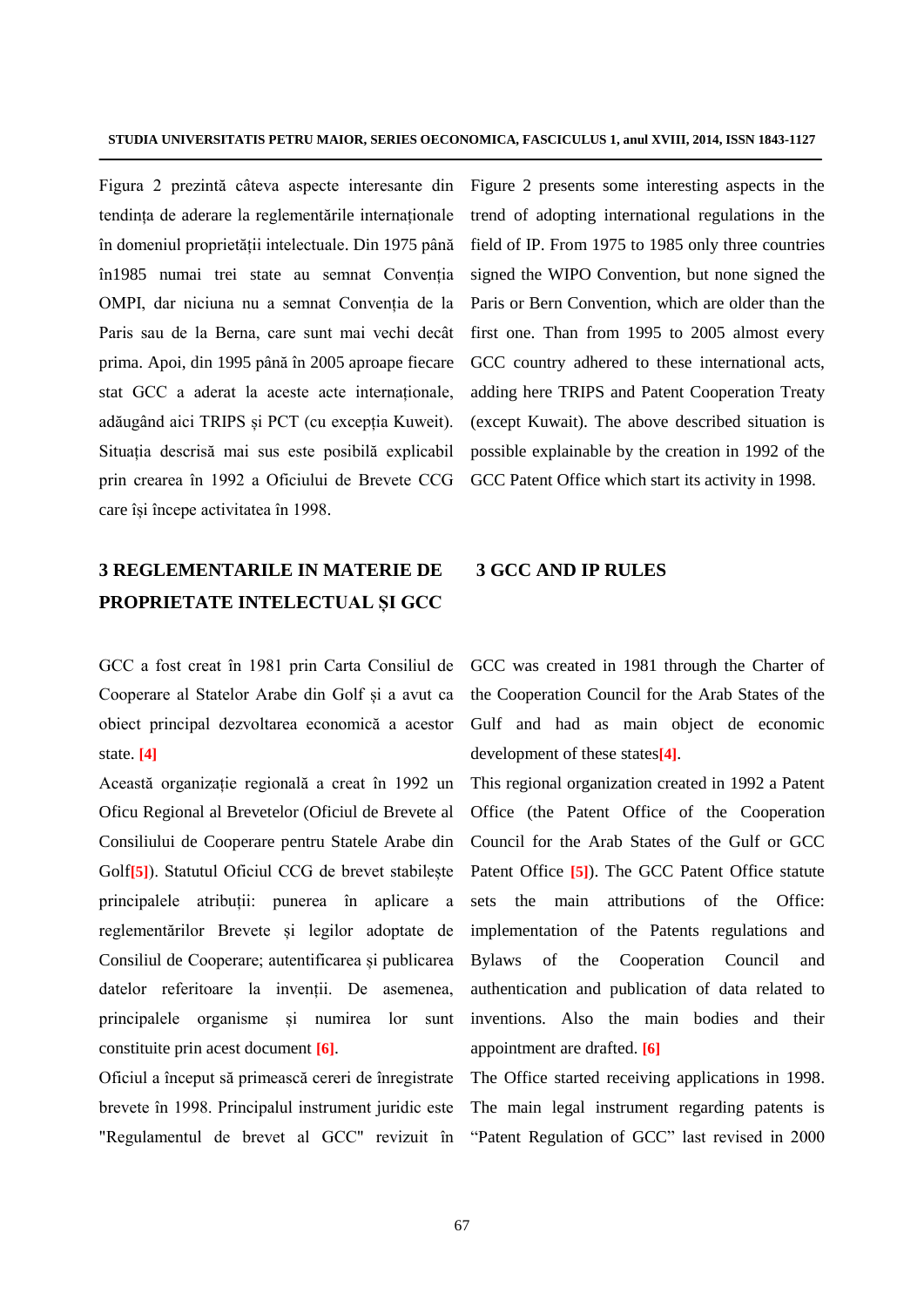2000**[7]**, care stabilește regulile pentru obținerea unui brevet în CCG, condițiile acordării, depunerea cererii și structura ei, procesul de evaluarea a cererii de brevet și limitele protecției acordate.

.

Majoritatea membrilor fie au adoptat fie au revizuit legislația națională, în scopul de a se adapta la normele Oficiul regional de Brevete. Astfel, Emiratele Arabe Unite a adoptat în 1992 legea federala nr. 44 cu privire la reglementările industriale și protecția brevetelor, desenelor industriale și de design, lege modificată în 2002. **[8]** Qatar a adoptat în 2006 Legea nr. 30 privind brevetele, care reprezintă instrumentul juridic pentru punerea în aplicare a Decretului-lege nr. 12/2003 pentru aprobarea modificările Statutului privind brevetele în GCC**[9]**. În materie de mărcile și indicațiile geografice Legea nr. 9/2002 stabilește principalele reguli în acest domeniu. **[10]**

Oman a adoptat în 2008, Decretul regal nr. 67 privind promulgarea Legii cu privire la drepturile de proprietate industrială și aplicarea lor **[11]**. Legea nu se limitează la brevete, prevede, de asemenea, reguli pentru mărci, fapt care consolidează aderarea statului la tratatele internaționale care protejează acest tip de proprietate industrială (în 2007).

Potrivit paginii oficiale a Oficiului de Patente al CCG Kuwait a adoptat 1999 legea nr 4 privind modificarea anumitor dispoziții ale legii nr. 4/1962 privind brevetele, desene și modele industriale. **[12]** OMPI pe pagina oficială indică ca fiind în vigoare în domeniul brevetelor legea nr. 71/2013. Chiar **[7]** which sets forward the rules for obtaining a patent in the GCC area, the conditions, the application submission and structure, the process of evaluation and the limits of the granted protection. Most members adopted or revised their national legislation in order to adapt to the regulations of the regional Patent Office. So United Arab Emirates adopted in 1992 federal law no. 44 regarding industrial regulations and protection of patents, industrial drawings and design, law amended in

2002. **[8]**

Qatar adopted in 2006 law no. 30 regarding patents' law, legal instrument for the implementation of Decree Law no. 12/2003 which approved the Amended Regulations of Patent for the Arab Gulf Cooperation Council States.**[9]** In matters of trademarks and geographical indications the law no. 9/2002 sets the main rules in this field. **[10]**

Oman adopted in 2008 Royal decree no. 67 on promulgation of the law on Industrial Property Rights and their Enforcement **[11]**. The law is not limited to patents, also stipulates rules for trademarks, fact that reinforces the country's adherence to the international treaties that protect this type of industrial property (in 2007).

According to the GCC Patent Office official website the Kuwait adopted in 1999 law No 4 in the matter of amendment of certain provisions of the law no. 4/1962 concerning patents, designs and industrial models **[12]**. WIPO publish as official law in the field of patents Law no. 71/2013. Even if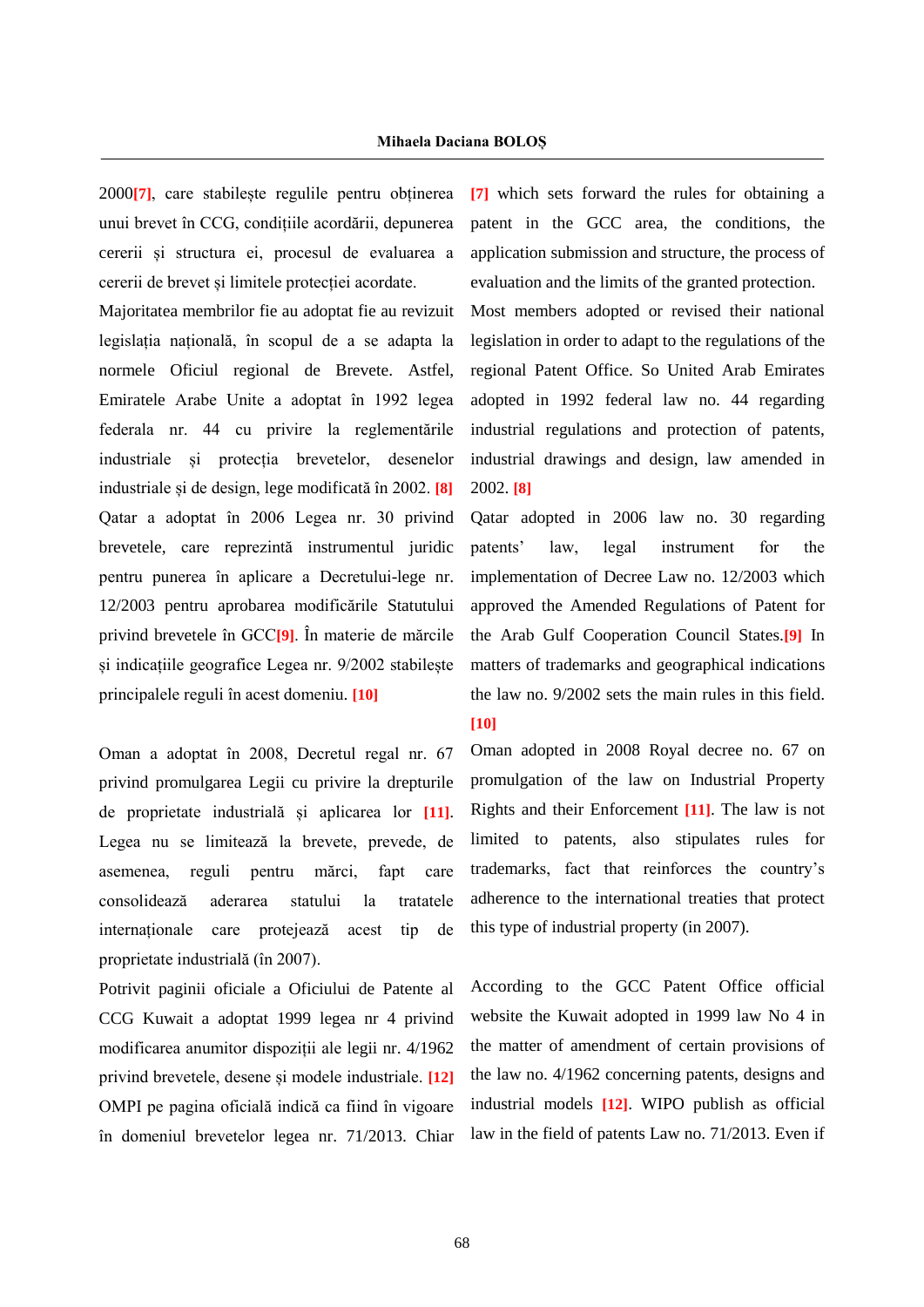dacă informațiile oficiale ale organizației internaționale și a celei regional nu coincid trebuie să observăm că Kuweit a avut o legislație preexistent în materia proprietății industriale, chiar dacă la acel moment nu era parte din sistemul internațional de proprietate intelectuală. De asemenea, trebuie observat că abia în 2014 Kuweit a semnat Convențiile de la Paris și Berna și nu este încă un membru al PCT, PLT și TLT. Chiar dacă statul nu este un membru al instrumentelor juridice internaționale privind mărcile, aceasta are ca instrument juridic național legea 68/1980 astfel cum a fost modificată prin lege nr.3 / 2001. **[13]**

Principalul instrument juridic în Regatul Arabiei Saudite în materie de brevete, modele și circuite integrate, soiuri de plante și desene și modele industriale este adoptată prin Decretul Regal M / 27/2004 **[14]**. Regatul a implementat, de asemenea, legea mărcilor în 2002 și Legea drepturilor de autor în 2002. **[15]**

Bahrain a adoptat legea. 1/2004 privind Brevetele de invenție si modelele industriale, legea nr. 11/2006 privind mărcile și Legea nr. 11/2006 privind indicațiile geografice **[16]** Bahrain a implementat, de asemenea, o lege de aprobare a legii mărcilor a CCG în 2014.

#### **3.1 Discuții**

Un aspect interesant reiese din informațiile prezentate mai sus: unele dintre statele GCC adoptată chiar în ani "80 o legislație cu privire proprietate industrială, chiar dacă, la momentul respectiv, nu au aderat la sistemul internațional de

the official information's of the international organization and of the regional one do not coincide we must notice that Kuwait had a preexisting legislation in this part of industrial property even if at that time was not part of the international IP system. Also, one must notice that only in 2014 Kuwait signed the Paris and Bern Conventions and is still not a member of the PCT, PLT and TLT. Even if the country is not a member of the trademark international legal instruments, it has as national legal instrument the law 68/1980 as amended by law no.3/2001 **[13]**

The main legal instrument in the Kingdom of Saudi Arabia in matters of Patents, Layout Designs of Integrated Circuits, Plant Varieties and Industrial Designs is adopted trough the Royal Decree M/27/2004 **[14]**. The kingdom also implemented the law of trademarks in 2002 and Copyright Law in 2002 **[15]**

Bahrain adopted the law no. 1/2004 regarding Patents and Utility models, law no. 11/2006 regarding trademarks, and law no. 11/2006 regarding geographical indications **[16]** Bahrain also implemented a law approving the Law of Trade Marks of the GCC in 2014.

#### **3.1 Comments**

An interesting fact emerges from the information presented above: some GCC state adopted even in the '80's legislation concerning industrial property even if, at the time, they did not adhered to the international system of IP protection as Kuwait. So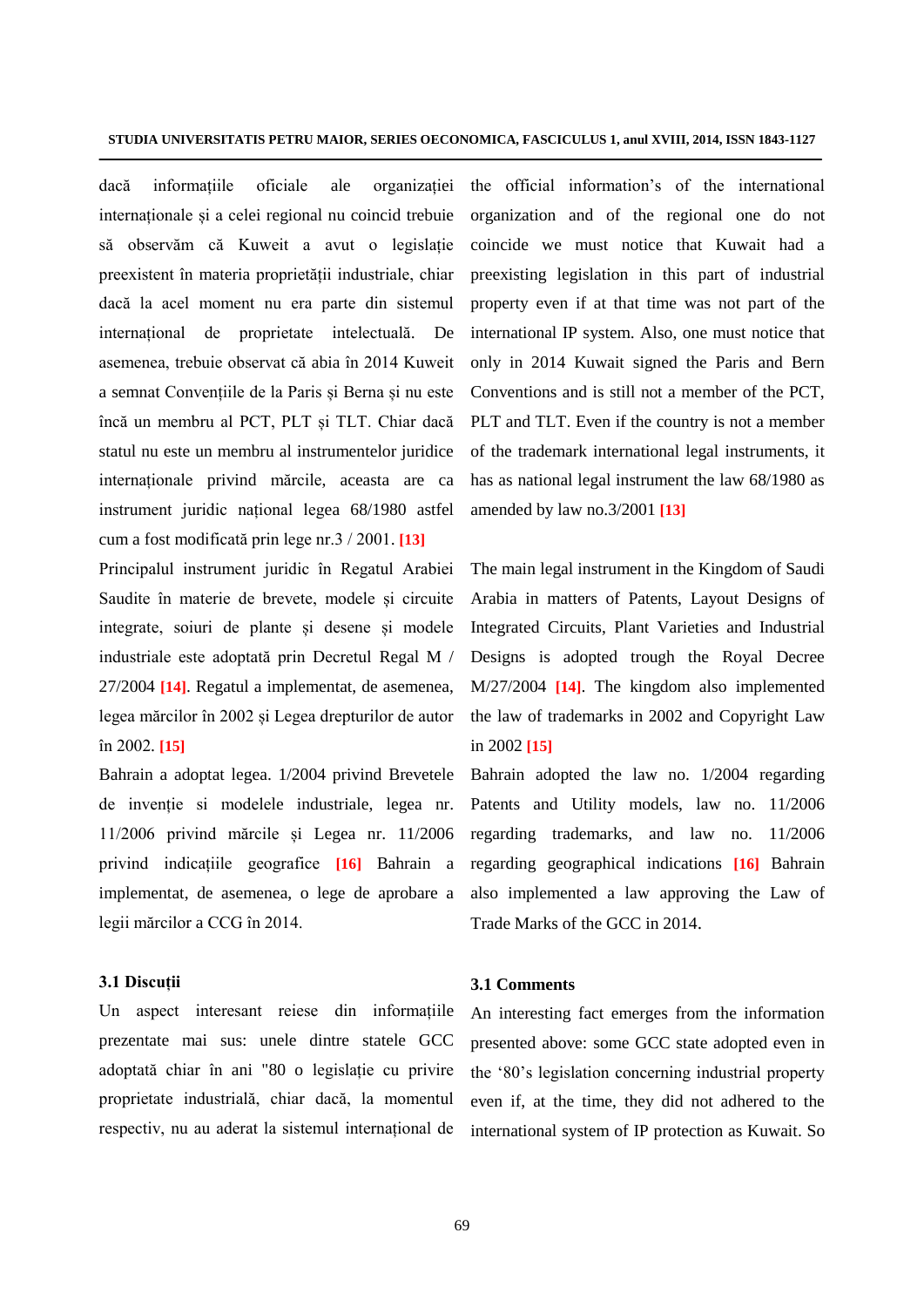protecție a proprietății intelectuale precum Kuweitul. Deci, un anumit interes a existat înainte de dezvoltarea sistemelor de proprietate intelectuală regionale sau înainte de adoptarea celui internațional. Acest lucru este cel mai bine subliniată de sistemul mărcii, deoarece chiar dacă cele mai multe state ale CCG nu au aderat la instrumentele juridice internaționale în acest domeniu, au adoptat legi naționale privind mărcile. Este adevărat că toate au aderat la TRIPS și Convenția de la Paris și că, ambele au un capitol privind mărcile. Dar cu toate acestea un număr de state au avut norme juridice anterioare privitoare la mărci așa cum se reiese din tabelul 2 și figura 3 prezentate mai jos. Deci Kuweit, Arabia Saudită și Emiratele Arabe Unite elaboreze norme legale privind mărcile înainte de aderarea la normele internaționale în domeniu. Acest lucru indică un nivel mai scăzut de influență a sistemului internațional în statele menționate.

.

a certain interest existed prior to the development of regional IP systems or to the adoption of the international one. This thing is best underlined by the trademark system, because even if most GCC states did not adhered to legal instruments in this matter they have national laws protecting marks. It is true that all adopted TRIPS and the Paris Convention, and both have a chapter on trademarks. But nevertheless a number a states had prior legal rules regarding trademarks as shown in table 2 and Figure 3 presented below. So Kuwait, Saudi Arabia and United Arab Emirates develop legal rules concerning trademarks prior implementing international rules in the field. This indicates a lower level of influence of the international system in the mention states.

| <b>State</b>       | national | <b>WIPO</b><br>Conv. | <b>TRIPS</b> | Paris<br>Conv. | <b>TLT</b> | <b>Madrid</b><br><b>Protocol</b> |
|--------------------|----------|----------------------|--------------|----------------|------------|----------------------------------|
|                    | law      |                      |              |                |            |                                  |
| <b>Bahrain</b>     | 2006     | 1995                 | 1995         | 1997           | 2007       | 2005                             |
| Kuwait             | 1980     | 1998                 | 1995         | 2014           |            |                                  |
| Oman               | 2008     | 1997                 | 2000         | 1999           | 2007       | 2007                             |
| <b>Qatar</b>       | 2002     | 1976                 | 1996         | 2000           |            |                                  |
| Saudi Arabia       | 2002     | 1982                 | 2005         | 2004           |            |                                  |
| <b>United Arab</b> | 1992     | 1974                 | 1996         | 1996           |            |                                  |
| <b>Emirates</b>    |          |                      |              |                |            |                                  |

**Tabel 2 – Adoptarea legislației naționale in domeniul mărcilor vs aderarea la tratatele internaționale / Table 2 - Adoption of national legislation in the field of trademarks vs adherence to international treaties**

*Sursă: tabel realizat de autor pe baza datelor disponibile pe pagina WIPO si WTO./Source: table made by the author based on the information retrieved from WIPO and WTO*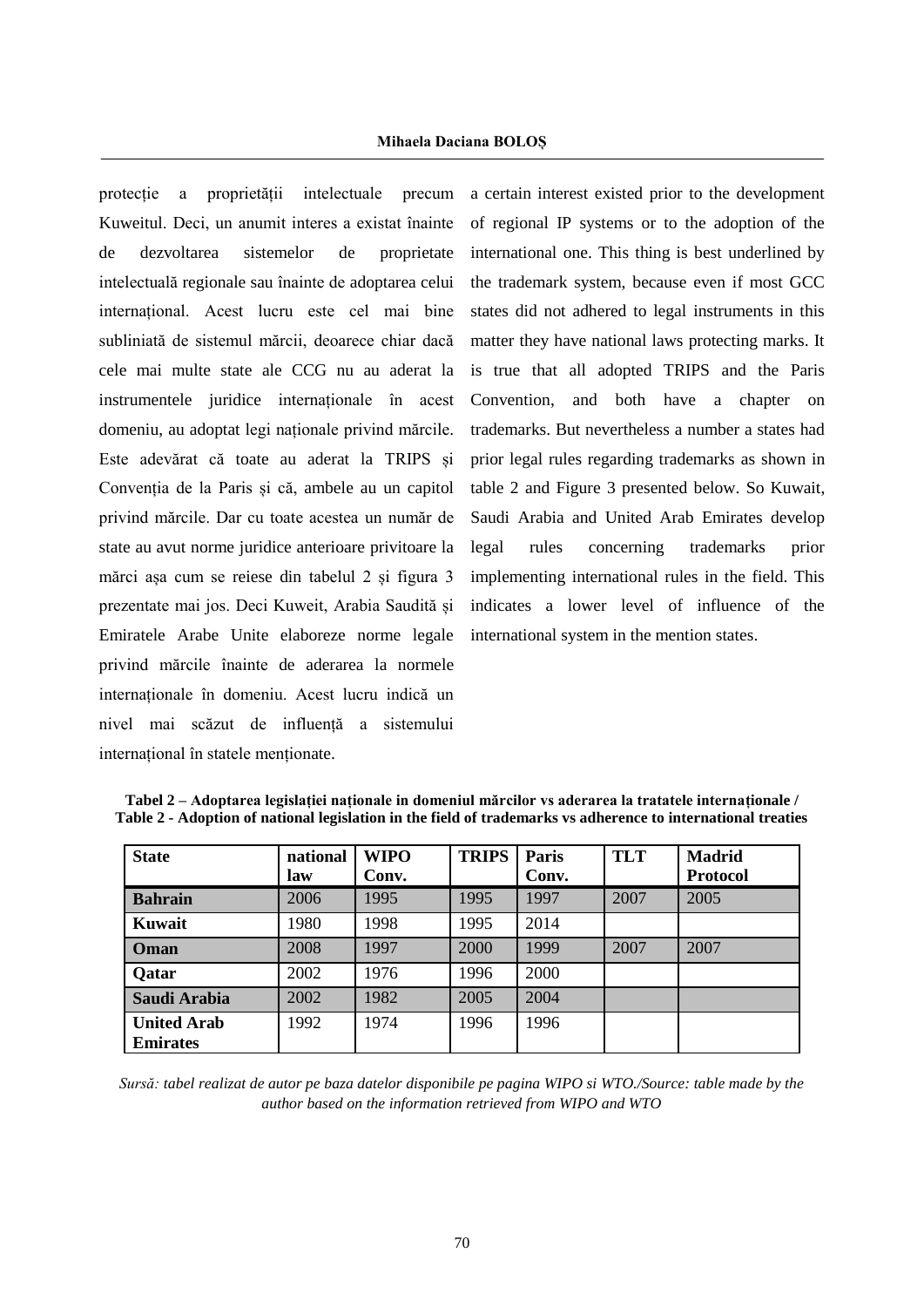

**Figura 2 Adoptarea legislației naționale in domeniul mărcilor vs aderarea la tratatele internaționale / Figure 2 Adoption of national legislation in the field of trademarks vs adherence to international treaties**

*Sursă: grafic realizat de autor pe baza datelor din Tabelul 2./Source: table made by the author based on Table 2 information*

â

O posibilă explicație poate fi legată de particularitățile culturale și religioase ale zonei, pentru că toate legile trebuie să fie conforme cu Coranul și legea Shari'ah. Deci, anumite dispoziții internaționale nu pot fi aplicabile din cauza acestor diferențe, fapt detaliat mai sus în referințele privind aplicarea Acordului de la Lisabona în Iran.

O schimbare în tendința de adoptare a legilor internaționale privind mărcile poate fi așteptată din cauza faptului că în 2014 GCC a adoptat o lege privind mărcile CCG, dar numai Bahrain, Arabia Saudită și Qatar a adoptat până în prezent legea. **[17]**

#### **CONCLUZII**

A possible explanation can be related to the cultural and religious particularities of the area, as all laws must comply with the Coran and Shari'ah law. So certain international provisions may not be applicable due to these differences, fact detailed above in the references regarding the application of the Lisbon Agreement in Iran.

A shift in the trend of adopting international trademark laws can be expected due to the fact that in 2014 GCC adopted a law regarding the GCC trademarks, but only Bahrain, Saudi Arabia and Qatar adopted so far the law. **[17]**

#### **CONCLUSION**

În ciuda angajamentului târziu și parțial la tratatele Despite the late and partial commitment to the internaționale în domeniul, țările CCG au un sistem related international treaties GCC countries have a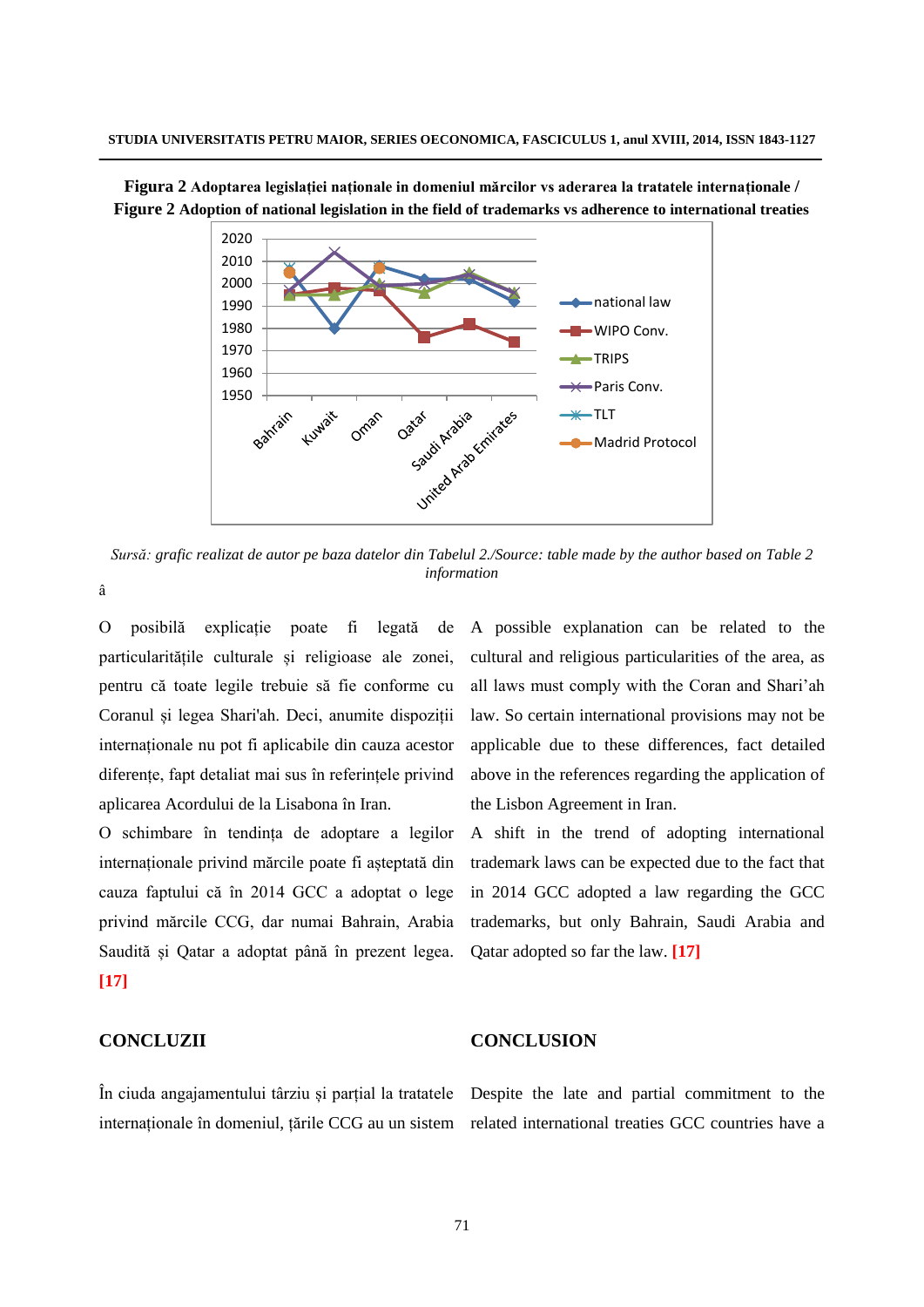coerent și funcțional privind drepturile de proprietate intelectuală. Așa cum este acum, cu ajustări minime acestea pot fi conforme cu cadrul internațional așa cum este descris în tratatele internaționale care le-am inclus în această analiză.

În acest moment, este foarte dificilă determinarea exactă a punctele critice legate de tratatele de proprietate intelectuală, cum ar fi PCT, TLT, iar adoptarea PLT, dar având în vedere că două state CCG le-au adoptat deja, este de așteptat că restul expected for the rest to follow. vor urma exemplul.

coherent and functional IP rights system. As it is now, with minimal adjustments they can completely comply with the international framework as described in the international treaties we have included in this analysis.

At this point it is very difficult to determine what exactly are the critical points related to IP treaties like PCT, TLT, and PLT adoption, but as two GCC countries have already adopted them, it is to be

#### **Bibliografie**

.

- **[1]** Regimul de călătorie în străinătate pentru cetăţenii români [http://www.mae.ro/sites/default/files/file/pdf/formulare](http://www.mae.ro/sites/default/files/file/pdf/formulare-consulare/Vize/2014.12.08_tabel_regim_vize_cetatenii_romani.pdf)[consulare/Vize/2014.12.08\\_tabel\\_regim\\_vize\\_cetatenii\\_romani.pdf](http://www.mae.ro/sites/default/files/file/pdf/formulare-consulare/Vize/2014.12.08_tabel_regim_vize_cetatenii_romani.pdf)
- **[2]** As largely presented in the book Bolos Mihaela Daciana Mărcile și indicațiile geografice în sistemul relațiilor internaționale,Ed. Universul Juridic, 2013
- **[3]** Bolos Mihaela Daciana, Appellations of origin vs. Geographical indications. Terminological debates during the Lisbon Treaty 1958" Studia Universitatis Petru Maior. Series Historia Nr. 11, p. 275-2829.
- **[4]** GCC webpage [www.gcc.org](http://www.gcc.org/) .
- **[5]** The Patent Office of the Cooperation Council for the Arab States of the Gulf or GCC Patent Office [http://www.gccpo.org/AboutUSEn.aspx#.](http://www.gccpo.org/AboutUSEn.aspx)
- **[6]** The Patent Office of the Cooperation Council for the Arab States of the Gulf statute [http://www.gccpo.org/conven//StatuteofGCCPatentOffice.pdf.](http://www.gccpo.org/conven/StatuteofGCCPatentOffice.pdf)
- **[7]** Patent Regulation of the Cooperation Council for the Arab States of the Gulf [http://www.gccpo.org/conven//PatentRegulation.pdf](http://www.gccpo.org/conven/PatentRegulation.pdf) , and the Implementing Bylaws of The Amended Patent Regulation of GCC [http://www.gccpo.org/conven//ImplementingBylaws.pdf.](http://www.gccpo.org/conven/ImplementingBylaws.pdf)
- **[8]** Federal law 1/2002 amending the federal law no. 44/1992 regarding industrial regulations and protection of patents, industrial drawings and design <http://www.gccpo.org/BorderDirectors/laws/UAE%20law.PDF>
- **[9]** law no. 30/2006 to issue patents' law, legal instrument for the implementation of Decree Law no. 12/2003 which approved the Amended Regulations of Patent for the Arab Gulf Cooperation Council States <http://www.gccpo.org/BorderDirectors/laws/Qatar%20law.pdf>
- **[10]** WIPOLEX Qatar [http://www.wipo.int/wipolex/en/profile.jsp?code=QA.](http://www.wipo.int/wipolex/en/profile.jsp?code=QA)